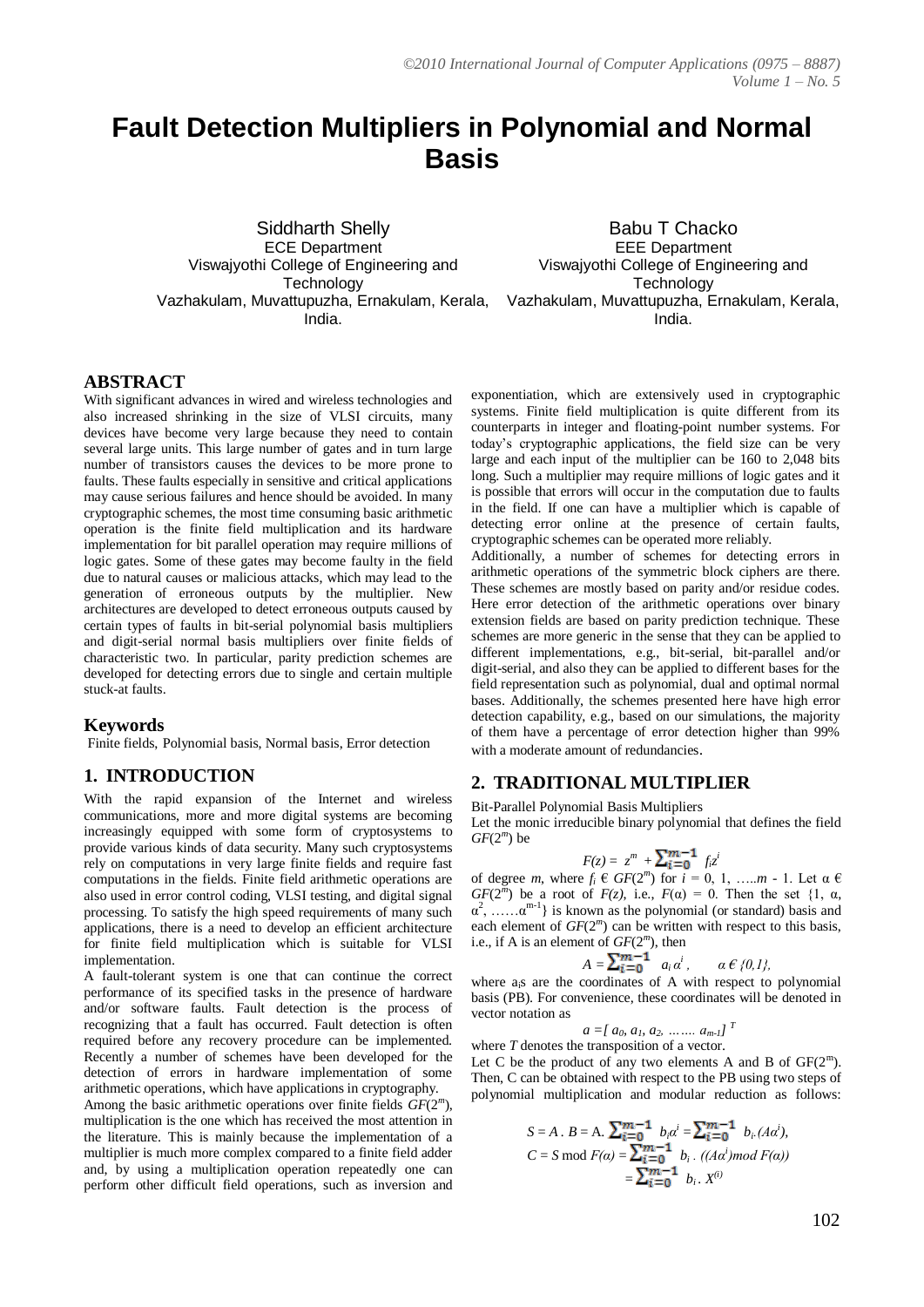Where

$$
X^{(i)}\!\!=\!\!\alpha\;.\;X^{(i\text{-}1)}\;\text{mod}\;F(\alpha),\;\;1\leq i\leq m\text{-}1
$$
And  $X^{(0)}\!\!=\!\!A$ 

A traditional bit-parallel architecture for *GF*(2*<sup>m</sup>* ) multiplication using above equation is shown in Fig. 1. It mainly consists of three types of modules, namely, the sum, pass-thru, and  $\alpha$ modules. The sum module (denoted as a double circle with a plus inside) is to simply add two  $GF(2<sup>m</sup>)$  elements and it can be realized in hardware using m two-input XOR gates. The pass-thru module (denoted as a double circle with a dot inside) is to multiply a  $GF(2^m)$  element by a  $GF(2)$  element, i.e., if  $X^{(i)} \in$  $GF(2<sup>m</sup>)$  and bi  $\in GF(2)$  are two inputs to a pass-thru module, then its output is

$$
b_i X^{(i)} = \begin{cases} X(i) & \text{if bi} = 1, \\ 0 & \text{if bi} = 0 \end{cases}
$$

In hardware, each pass-thru module consists of m two input AND gates. In Fig. 1, the third module (i.e., the rectangular shape  $\alpha$ module) multiplies its input, which is an element of  $GF(2<sup>m</sup>)$ , by  $\alpha$ and reduces the result modulo  $F(\alpha)$ . Thus, this module is to essentially realize in hardware. Since  $\alpha$  is a root of  $F(z)$ .



Fig.1 Multiplication of two elements in  $GF(2<sup>m</sup>)$  in polynomial **basis**

### **4.1. FAULT DETECTION STRATEGY**

The fault detection strategy is done by parity prediction technique. This method is shown in Fig. 2, where the CUT (circuit under test) block can be either a complete finite field multiplier or a part of it, with A and B as inputs and Y as output, where  $A, B \in \widehat{GF}(2^m)$ . In this figure, the parity generation (PG) block produces the actual parity of Y, i.e.  $P_y = \sum_{i=0}^{k-1} yi$  where  $y_i$  are the coordinates of  $Y$ . The actual parity  $P_G$  is then compared with the predicted parity  $P_P$  using a single XOR gate, as shown in the figure. This comparison is monitored by an error indicator flag eCUT, where  $eCUT = 0$  indicates that no error has been detected and  $eCUT = 1$ flags the detection of errors. The parity prediction (PP) block predicts the parity of the output Y using a function which depends only on the inputs of the CUT as  $P_P = FCUT(A,B)$ .



**Fig 2:Parity prediction technique**

The parities of A and B (i.e., pA and pB, respectively) are available or they can be reliably computed while loading the coordinates of A and B into the multiplier. Here we assume that the PP and PG blocks can be made fault-free or any fault in them can be detected using a suitable mechanism since these blocks are simple and/or regular. The basic assumptions for the fault model that we use in the entire paper are: 1) a fault in a logical gate (i.e., XOR, AND, etc.) results in one of its inputs or the output being fixed to either a logic 0 (stuck-at-0 or s-a-0 in short) or a logic 1 (stuck-at-1 or s-a-1), respectively, and 2) a fault can be either permanent or transient.

## **3. FAULT DETECTION IN TRADITIONAL BIT PARALLEL MULTIPLIER**

The traditional bit parallel multiplier can be divided in to three modules namely  $\alpha$  module, sum modules and pass through modules. So we need to develop parity prediction technique for these three modules.

#### **4.2. Parity Prediction In α Module**

Let  $\omega$  be the Hamming weight of the irreducible polynomial  $F(z)$ . Then,  $f(z)$  can be written as

 $F(z) = 1 + \frac{\sum_{j=0}^{n} z^{pj}}{z^{pj} + z^{m}}$ where pjs are powers of z with  $f_{\rho i} = 1$ ,  $1 \le j \le \omega$ -2. Then, we have  $1 \leq \rho 1 < \rho 2 < \rho 3 < \ldots \leq \rho$  and above equation can be written as

$$
X_i = \int_{a_{i-1} \mod m} a_{\rho j} \cdot 1 + a_{m-1} \cdot i = \rho_j \cdot 1 \leq j \leq \omega - 2
$$
  
 
$$
a_{i-1} \mod m \text{ otherwise}
$$

Using the above equation the  $\alpha$  module diagram is shown in fig 3.



Let *X* = *A*. mod $F(\alpha)$  and  $P_A = \sum a_i$  is the parity bit of A then the predicted parity bit of X is given by  $^{\wedge}Px = p_a + a_{m-l} \in GF(2)$ 

### **4.3. Parity Prediction In Sum And Pass-Thru Module**

The sum module is a finite field adder which produces the sum of the two elements of  $GF(2^m)$  at its output. Let  $A = (a_{m-1}, \dots, a_1,$  $a_0$ ) and  $B=(b_{m-1},\ldots,b_1,b_0)$  be two inputs to this module. Then, the output is D=( $A + B$ )= ( $d_{m-1}$ , ... *d*<sub>1</sub>,  $d_0$ ) where  $d_i = a_i + b_i$ for  $0 \le i \le m-1$ . Then, the parity bit of the output  $p_d =$ 

 $d_i$  is predicted by

$$
P_d = P_a + P_b
$$

The pass-thru module of Fig. 1 multiplies an element  $A \in GF(2^m)$ by a single bit  $b \in GF(2)$  which can be implemented using m two-input AND gates. Let  $G \in GF(2^m)$  be the output of such a module with inputs of A and b. Thus, the output of this module G is zero when  $b = 0$  and A when  $b = 1$ . Then the parity of the output is predicted by

$$
P_g = b \cdot P_a
$$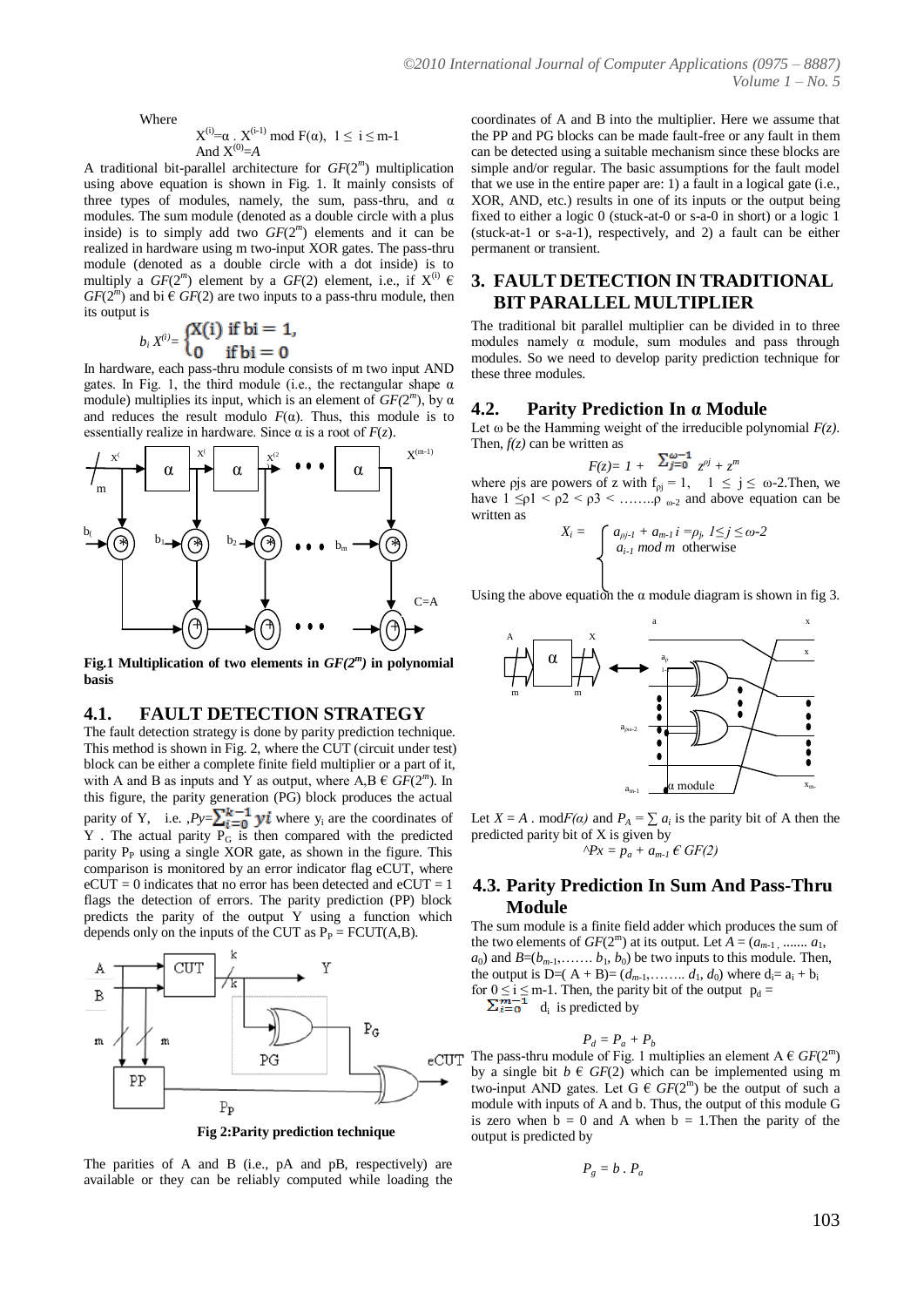Thus combining the above two results ie parity prediction of the  $\alpha$  module and the parity prediction technique used in the sum and the pass-through modules the architecture of the bit parallel multiplier is modified as shown below.



**Fig 4: Multiplication of two elements using fault detection capability.**

Since the output of any gate of the shaded pass-thru and sum modules in the fig 4 is connected to only one gate, the single stuck fault at any gate of these modules changes only one coordinate of the output of this multiplier. Therefore, a circuit that compares the actual parity  $P_C$  with the predicted  $^{\wedge}P_C$  to generate ^e, which is shown at the bottom end of the figure, is capable of detecting any single fault in the shaded sum and passthru modules of the figure. Also, it is clear that any single fault in any XOR gate in the parity generation circuit  $P_C$  and the very last XOR gate can be detected by  $\wedge$ e. It is noted that such a comparison circuit is implemented using a binary tree of XOR gates which is done by the last three XOR gates at the bottom end of the figure.

# **5. FAULT DETECTION IN BIT SERIAL MULTIPLICATION**

There are two types of bit-serial, namely, LSB-first and MSBfirst, multipliers. Below, we consider these multipliers and present their fault detection architectures.

### **5.1 LSB First multiplier**

The PB multiplier of can be realized in a bit-serial fashion as shown in fig 5. In this multiplier structure, both  $X = (x_{m-1}, ..., x_1)$  $x_{0}$  and  $Y = (y_{m-1} \ldots y_1, y_0)$  are m bit registers. Let  $X(n)$  and Y(n) denote the contents of X and Y at the nth,  $0 \le n \le m$ , clock cycle, respectively. Suppose the X register is initialized with A, i.e.,  $X(0) = A$ , then the content of this register at the nth clock cycle is  $X(n) = X^{(n)}$ , where  $X^{(n)} \in GF(2^m)$ . Also, suppose that the register Y is initially cleared, i.e.,  $Y(0) = 0$ . Then, one can obtain the content of Y at the first clock cycle as  $Y(1) = b_0A$  and, in

general, at the nth clock cycle as Y(n) =  $b_0A + I$ )  $\sum_{i=1}^{n} b_iX(i)$ , 1 <  $n \le m$  . Noting the fact that  $X(n) = X^{(n)}$ , one can determine that, after m clock cycles, Y contains  $C = AB \in GF(2^m)$ , i.e.,  $Y(m) = C$ . Since the coordinates of B enter the multiplier from the least significant bit (LSB), i.e.,  $b_0$ , this multiplier is referred to as the LSB first bit-serial multiplier*.*





In order to detect fault two m-bit registers  $X = (x_{m-1},..., x_1, x_0)$ and  $Y = (y_{m-1}, \ldots, y_1, y_0)$  are replaced with  $(m + 1)$  -bit registers  $X' = (x_m, x_{m-1}... x_1, x_0)$  and  $Y'=(y_m, y_{m-1},... y_1,$  $y_0$ ). Now we initialize X' and Y' with  $X'(0) = (pA)$ , am-1,……,a1,a0) and Y'(0)=(0,0,…..,0,0).After m clock cycles and in fault-free situation, the output of Y' will be  $Y'(m) = (pC, cm - c)$ 1,....,c1,c0) and  $e = \sum_{i=0}^{n}$  ci + Pc = 0

If a single fault (permanent or transient) occurs in the  $\alpha'$  module and the register  $X'$  (except the  $x_m$  bit and the XOR gate connected to it) in then, in each clock cycle, the number of erroneous bits of Y' may increase. This is because, in the  $\alpha$ ' module , there is a cyclic shift with addition operation and it may increase the number of errors. Thus, at the end of the  $m<sup>th</sup>$  clock cycle, there is a 50 percent chance that this fault is detected. If the single fault occurs in other parts of (including input and output of  $x_m$ , the output of the shaded pass-thru, and the sum modules as well as Y' and the PG circuit), then, at the end of the mth clock cycle, at most one bit of the register Y' will be in error and, thus, it will be detected by ^e. As a result, the total fault coverage is greater than 50 percent.

The probability of fault detection in the bit-serial multiplier can be increased by checking the contents of two registers in every clock cycle. Consider the above fig 5 before the triggering of the  $(n+1)$ <sup>th</sup> clock cycle. At this time , the input and output of the X register are  $X(n+1)$  and  $X(n)$ , respectively and using the above theorem the  $\alpha$  module we have

$$
P_{x(n+1)} = P_{x(n)} + x_{m-1}(n) = \sum_{i=0}^{m-1} x_i(n)
$$

where  $x_i(n) \in GF(2)$  is the i<sup>th</sup> coordinate of X(n). In order to compare  $\Delta pX(n)$  with the actual value of  $pX(n)$ , we need to store  $\sqrt{pX(n+1)}$  into a 1-bit register *D<sub>X</sub>*. Then, after the nth clock cycle,  $X(n)$  appears at the output of register X and the actual value of  $pX(n)$  is evaluated and compared with the value of  $D_X$ , i.e.,  $\alpha$ pX(n), using the last XOR gate of figure that generates  $\alpha$ eX(n). a similar expression can be obtained for the Y register. Since  $Y(n+1)$  $=Y(n)+\overline{b_n}X(n)$ , then

$$
P_{y(n+1)} = P_{y(n)} + b_n P_{x(n)}
$$

This can be implemented and it is delayed by a 1-bit register  $D_y$ to obtain  $\gamma pY$  (n). Then it is compared with the actual value.p<sub>y</sub>(n). If no fault occurs, after the first clock cycle, both ^e  $_{x(n)} = \gamma p_{x(n)} +$  $p_{x(n)}$  and  $\lambda e_{y(n)} = \lambda p_{y(n)} + P_{y(n)}$  should be 0 and remain until the last clock cycle, ie  $\angle eX(n) = 0$  and  $\angle eY(n) = 0$  for  $1 \le n \le m$  the existence of a fault is detected. For the cryptographic applications where m is a large number, it is most likely that either  $\alpha$ eX(n) or  $\text{eY(n)}$  is 1 in at least one clock cycle if a single permanent fault occurs. It can be seen that the probability of fault coverage here is more.

### **5.2 MSB FIRST MULTIPLIER**

The PB multiplication of A and B in can also be written as

 $C=((b_{m-1}A\alpha + b_{m-2}A)\alpha + b_{m-3}A) + \dots + b_1A)\alpha + b_0A$ . This equation can be realized by the below architecture, which is known as the most significant bit (MSB) first bit-serial multiplier,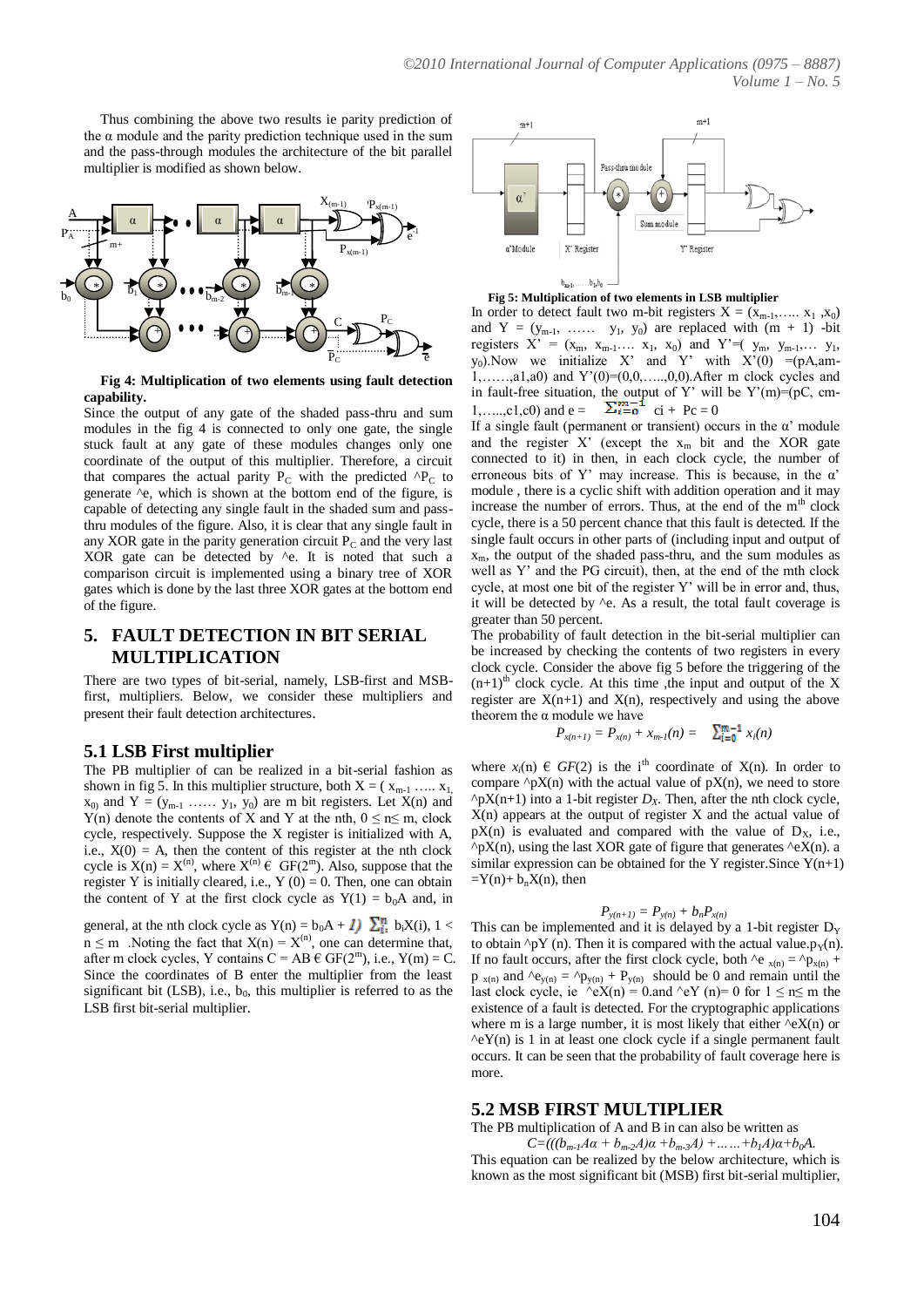the registers U and V are initialized with  $A=(a_{m-1},\ldots,a_1,a_0)$  and  $0=(0,\ldots.0)$ , respectively.



**Fig 6: Multiplication of two elements in MSB multiplier**

Let  $V(n)$  denotes the content of  $V=(v_{m-1},\ldots,v_1,v_0)$  at the nth, 0  $\leq$  n  $\leq$  m, clock cycle. Then we can see that  $V(0)=0$ ,  $V(1)=b_{\text{m}}$ .  $_1A, V(2)=b_{m-1}A\alpha+b_{m-2}A, \ldots$ 

 $V(n+1)=V(n)\alpha + b_{m-n-1}A, \quad 0 \le n \le m-1$ Thus after the m<sup>th</sup> clock cycle,  $V(m)=C$ , ie the register contains the coordinates of C. Now to detect the fault its  $\alpha$  modules, sum and pass through modules are replaced with the fault detecting corresponding modules we used for the bit parallel and LSB multiplier.

## **6. DIGIT-SERIAL NORMAL BASIS MULTIPLIERS**

Consider an element B which belongs to the Normal Basis in  $GF(2<sup>m</sup>)$ , where  $B = (b_0, b_1, b_2,...b_{m-1})$ . Then the register B in the architecture diagram shown below contains

 $B_i = \overline{B}^{2\wedge (-di)} = (b_o \alpha, b_1 \alpha^2, \dots, b_{m-l} \alpha^{2\wedge (m-l)})$ 

Consider an element A be a normal basis element in *GF*(2*<sup>m</sup>* ). Let  $n = [m/d]$ , where d is the selected digit size. Then the field element can be represented by  $-1$ 

Where

$$
A_i = \sum_{j=0}^{d-1} a_{id+j} \alpha^{2^{r_j}}
$$

 $A = \frac{2i}{i} = 0 \quad A_i^{2 \wedge (id)}$ 

Here the partial multiplier can be found by two ways. One by using Sunar and Koc multiplier method and other by Redundant basis method.

### **6.1 Sunar And Koc Multiplier Method**

Here the multiplication takes place by three steps.

- 1) Convert the elements represented in the basis *M* to the the basis *N* using the permutation.
- 2) Multiply the elements in the basis *N*.
- 3) Convert the result back to the basis *M* using the inverse permutation.

Conversion of M basis elements to N basis elements.

Assume that the element A belongs to the basis M and its going to be converted to basis N and A in basis M is given as *A=*   $a'$ <sub>*i*</sub> $\beta$ <sup>*+a*</sup> $\cdot$ <sub>2</sub> $\beta$ <sup>2</sup><sup>*+</sup>a* $\cdot$ *m*<sup>2</sup> $\cdot$ <sup>*m*</sup> $\cdot$ *m*<sup>2</sup> $\cdot$ <sup>*m*</sup> $\cdot$ <sup>2</sup> $\cdot$ *m*<sup>2</sup> $\cdot$ *n*<sup>2</sup> $\cdot$ *m*<sup>2</sup> $\cdot$ *n*<sup>2</sup> $\cdot$ *m*<sup>2</sup> $\cdot$ *n*<sup>2</sup> $\cdot$ *m*<sup>2</sup> $\cdot$ *n*<sup>2</sup> $\cdot$ *n*<sup>2</sup> $\cdot$ *n*<sup>2</sup> $\cdot$ *n*<sup>2</sup> $\cdot$ *n*<sup>2</sup> $\cdot$ *n*<sup>2</sup> $\cdot$ *</sup>* given as  $A=a_1\beta+a_2\beta_2+a_3\beta_3+\dots+a_m\beta_m$ . So the elements are converted as  $a_i=a_i$  as

$$
j = \begin{cases} k & \text{if } k \in [1,m] \\ (2m+1) & \text{if } k \in [m+1, 2m] \end{cases}
$$

where  $k=2^{i-1} \mod (2m+1)$  for  $i=1,2,...,m$ 

Multiply the elements in the basis *N*

The conversion does not requires any gate. But the multiplication requires the gate. So the elements represented in N basis are

$$
A = \sum_{i=1}^{m} a_i \beta_i = \sum_{i=1}^{m} a_i (\partial^i + \partial^i)
$$
  

$$
B = \sum_{i=1}^{m} b_i \beta_i = \sum_{i=1}^{m} b_i (\partial^i + \partial^i)
$$

Now C=A.B given by

$$
C = A \cdot B = \begin{pmatrix} \sum_{i=1}^{m} a_i(\partial^i + \partial^i) & \sum_{i=1}^{m} b_i(\partial^i + \partial^i) \end{pmatrix}
$$

Here it is divided in to three parts C1,D1,D2 where C1 contains elements of  $\partial^{i-j}$  and D1,D2 contains elements of  $\partial^{i+j}$ . So C1,D1 and D2 can be calculated and represented in table format by

**Table 1. Contents of C1**

|                           |                      | $\cdot$ . | $\beta_{m-2}$          | $\beta_{m-1}$ |  |
|---------------------------|----------------------|-----------|------------------------|---------------|--|
| $a_1b_2 + a_2b_1$         | $a_1b_3 + a_3b_1$    |           | $a_1b_{m-1} + a_{m-1}$ | $a_1b_m$      |  |
| $a_2b_3 + a_3b_2$         | $a_2b_4 + a_4b_2$    |           | $_1b_1$                | $a_m b_1$     |  |
|                           | $\cdots$             |           | $a_2b_m + a_mb_2$      |               |  |
| $a_{m-2}b_{m-1}+a_{m-1}$  | $a_{m}$              |           |                        |               |  |
| $1bm-1$                   | $2b_m + a_m b_{m-2}$ |           |                        |               |  |
| $a_{m-1}b_{m}+a_mb_{m-1}$ |                      |           |                        |               |  |

**Table 2. Contents of D1**

| $\beta$ 1 | $\beta_2$ | $\beta_3$            |               | $\beta_{m-2}$                                                                   | $\beta_{m-1}$                                                                                                         | $\beta_{\rm m}$                                                                                                               |
|-----------|-----------|----------------------|---------------|---------------------------------------------------------------------------------|-----------------------------------------------------------------------------------------------------------------------|-------------------------------------------------------------------------------------------------------------------------------|
|           | albl      | $a_1b_2$<br>$a_2b_1$ | .<br>$\cdots$ | $a_1b_{m-3}$<br>$a_2b_{m\text{-}3}$<br>$\ddot{\phantom{a}}$<br><br>$a_{m-3}b_1$ | $a_1b_{m-1}$<br>$a_2b_{m-3}$<br>$\ddotsc$<br><br>$\begin{array}{l} a_{m\text{-}3}b_2\\ a_{m\text{-}2}b_1 \end{array}$ | $a_1b_{m-1}$<br>$a_2b_{m-2}$<br><br><br>$\begin{array}{l} a_{m\text{-}3}b_3 \\ a_{m\text{-}2}b_2 \end{array}$<br>$a_{m-1}b_1$ |

**Table 3. Contents of D2**

|         | D2.           | Þ3               | $\cdots$ | $\beta_{m-2}$ | $\beta_{m-1}$ | $\beta_{\rm m}$ |  |
|---------|---------------|------------------|----------|---------------|---------------|-----------------|--|
| $amb_m$ | $a_{m-1}b_m$  | $a_{m-2}b_m$     | $\cdots$ | $a_3b_m$      | $a_2b_m$      | $a_1b_m$        |  |
|         | $a_m b_{m-1}$ | $a_{m-1}b_{m-1}$ |          | $a_4b_{m-1}$  | $a_3b_{m-1}$  | $a_2b_{m-1}$    |  |
|         |               | $a_m b_{m-2}$    |          | $a_5b_{m-2}$  | $a_4b_{m-2}$  | $a_3b_{m-2}$    |  |
|         |               |                  |          |               | .             |                 |  |
|         |               |                  |          | $a_{m-1}b_4$  | $a_{m-2}b_4$  | $a_{m-3}b_4$    |  |
|         |               |                  |          | $a_m b_3$     | $a_{m-1}b_3$  | $a_{m-2}b_3$    |  |
|         |               |                  |          |               | $a_m b_2$     | $a_m b_1$       |  |
|         |               |                  |          |               |               |                 |  |
|         |               |                  |          |               |               |                 |  |

So the final product can be obtained as  $C = C1 + D1 + D2$ . Now we want to reconvert this which is in N basis to M basis using the same permutations.

## **6.2 REDUNDANT BASIS MULTIPLIER METHOD.**

Let define  $C_i = A_i B_i$  then the product of  $C_i$  can be computed as

 $C_i = a_{id} \alpha B_i + (a_{(1+id)} \alpha B_i^{2^{n-1}})^2 + \dots$  (a<sub>(d-1+id)</sub>  $\alpha B_i^{2^{n-(d-1)}}$ )  $2^{n(d-1)}$ Now the  $\alpha$ B is found by converting the B to redundant basis.